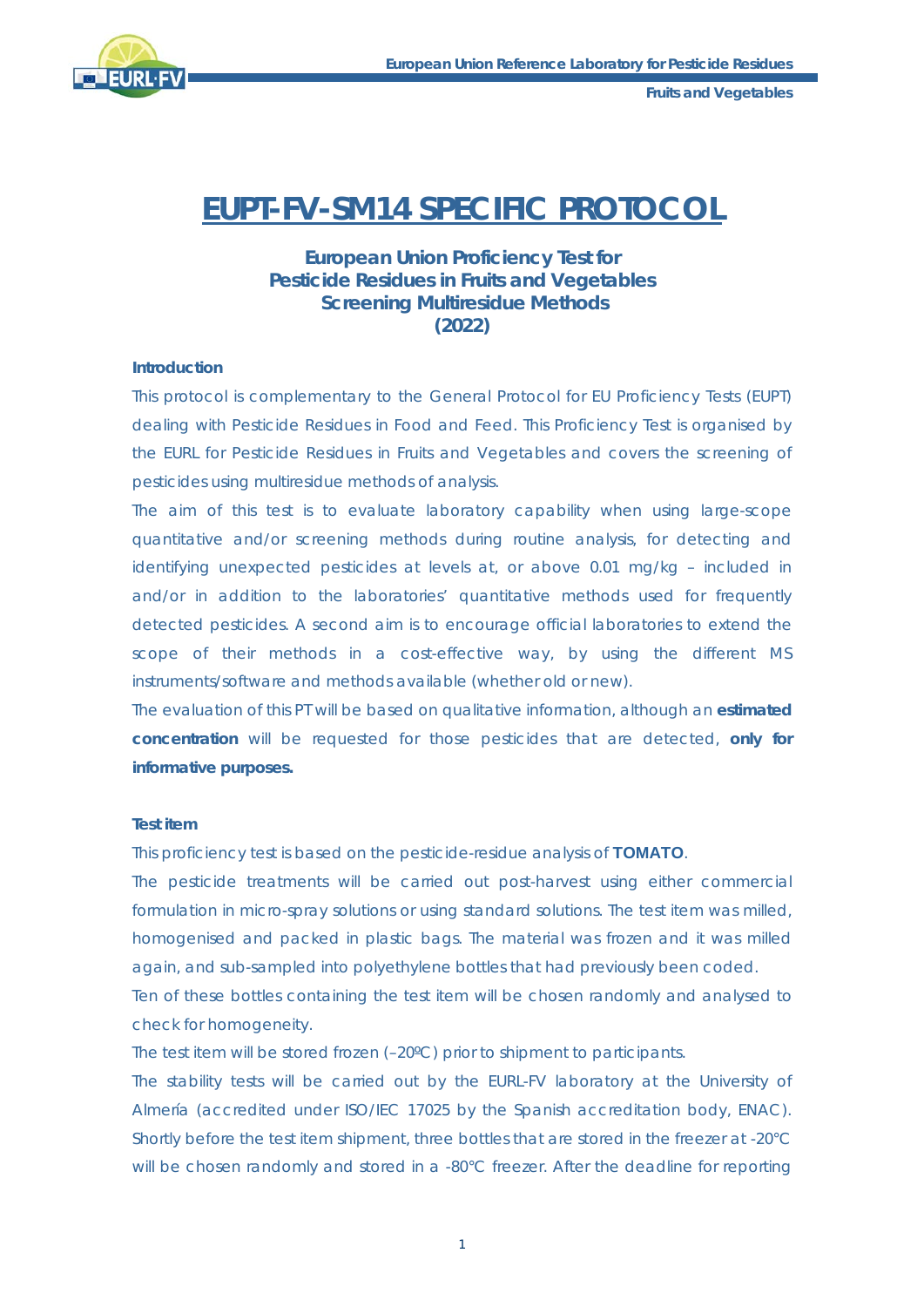

**Fruits and Vegetables**

results, those three bottles stored at -80°C, together with three other bottles that are stored in the freezer at -20°C and will be chosen randomly will be analysed by duplicate.

Moreover, regarding the stability of the sample arriving not completely frozen, a duplicate analysis of three bottles reproducing the delivery conditions that the samples experienced for 48 hours will be performed. Laboratories could therefore be sufficiently confident in accepting the treated test item even if it was not completely frozen.

These results will not be included in the statistical analysis of the proficiency test. The aim is solely to check pesticide stability during the shipping process and for the duration of the proficiency test.

#### **Steps to follow**

This Proficiency Test will be made up of the following six essential steps:

- 1. To participate, each laboratory must complete the Application Form online, available on the EURL-FV Web page, before the deadline stipulated on the calendar.
- 2. Laboratories will then receive an e-mail confirming their participation in this exercise, assigning them a unique Laboratory Code. With this code, laboratories will fill in an excel file including their results.
- 3. The sample delivery will be free of charge to those laboratories already participating in **EUPT-FV24**. For those who are not **EUPT-FV24** participants, please see **cost for shipment of the test item** for further details. **Payments without an Invoice Number to identify them will not be considered paid.**
- 4. When the participant laboratories receive the test item (and not before), they must fill in the "sample reception form" or send an e-mail to omalato@ual.es to inform the Organiser that they have accepted the test item. If no test item has been received by **11th March 2022**, please contact the Organiser by e-mail [\(cferrer@ual.es](mailto:cferrer@ual.es) and [omalato@ual.es\)](mailto:omalato@ual.es).
- 5. The participating laboratories must respect the deadline for submitting the results. Results must be reported using an excel file: **Form 1 - Results** within 72 hours after the arrival of the test item, and this excel file must be sent to **omalato@ual.es** before the 72 h deadline. If this deadline were during the weekend, it would be postponed to the next working day.
- 6. The Organiser will evaluate the results at the end of the proficiency test, once the deadline for the receipt of results has passed. The Organiser will prepare a Preliminary Report that will be sent to the participants and uploaded to the website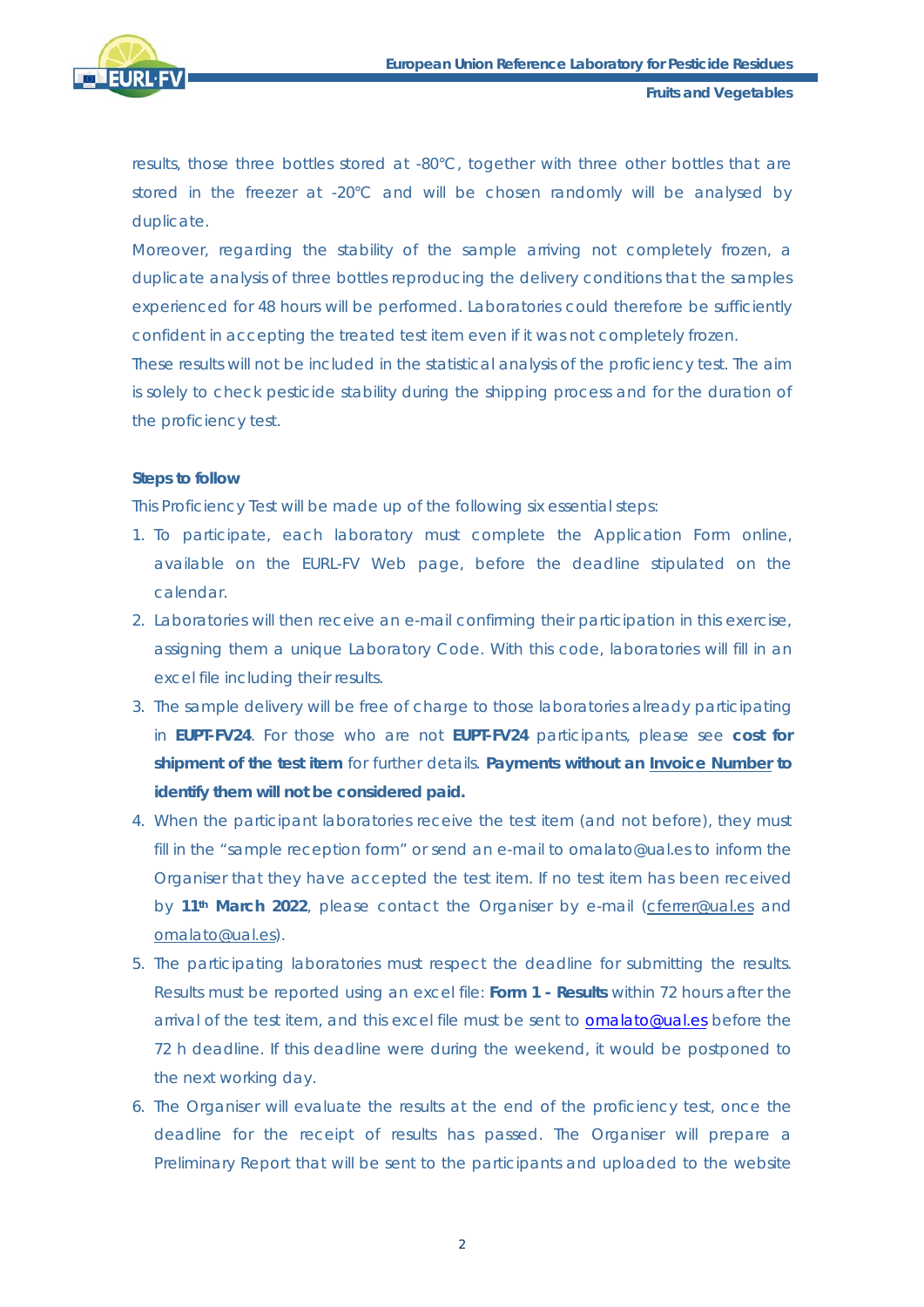

to show the pesticides reported. After the revision of all the data by the Scientific Panel, a Final Report will be prepared, and the organiser will upload an electronic version on the EURL-FV website. This report will include information regarding the design of the test, the homogeneity and stability test results, an evaluation of the participant's results as well as graphical displays of the results and any conclusions. Any other relevant information considered of value may also be included.

## **Amount of Test Item**

Participants will receive:

• Approximately 200 g of **TOMATO** test item treated with pesticides.

## **Shipment of Test Items**

All test items will be frozen and packed in polystyrene boxes surrounded by dry ice and packed into cardboard boxes.

The shipment of the test items will start on **7th March 2022**. Laboratories must make their own arrangements for the receipt of the package. They must inform the Organiser of any public holidays in their country/city during the delivery period given in the calendar as well as making the necessary arrangements to receive the shipment, even if the laboratory is closed.

#### **Advice on Test Item Handling**

Once received, the test item should be stored deeply frozen (-18°C or less) prior to analysis to avoid any possible deterioration/spoilage. The test item should be mixed thoroughly before taking the analytical portion(s).

All participants should use their own routine standard operating procedures for extraction, clean-up and analytical measurement and their own reference standards for identification.

## **Test Item Receipt**

Once the laboratory has received the test item, the Organiser must be notified filling in the "sample reception form" available in our test webpage, or by e-mail to omalato@ual.es indicating the date of receipt, and acknowledging its acceptance. If the laboratory does not inform the Organiser by 16<sup>th</sup> March 2022 (at the latest) stating that no sample has been received, the Organiser will assume that the test item has been received and accepted following the shipment company indications.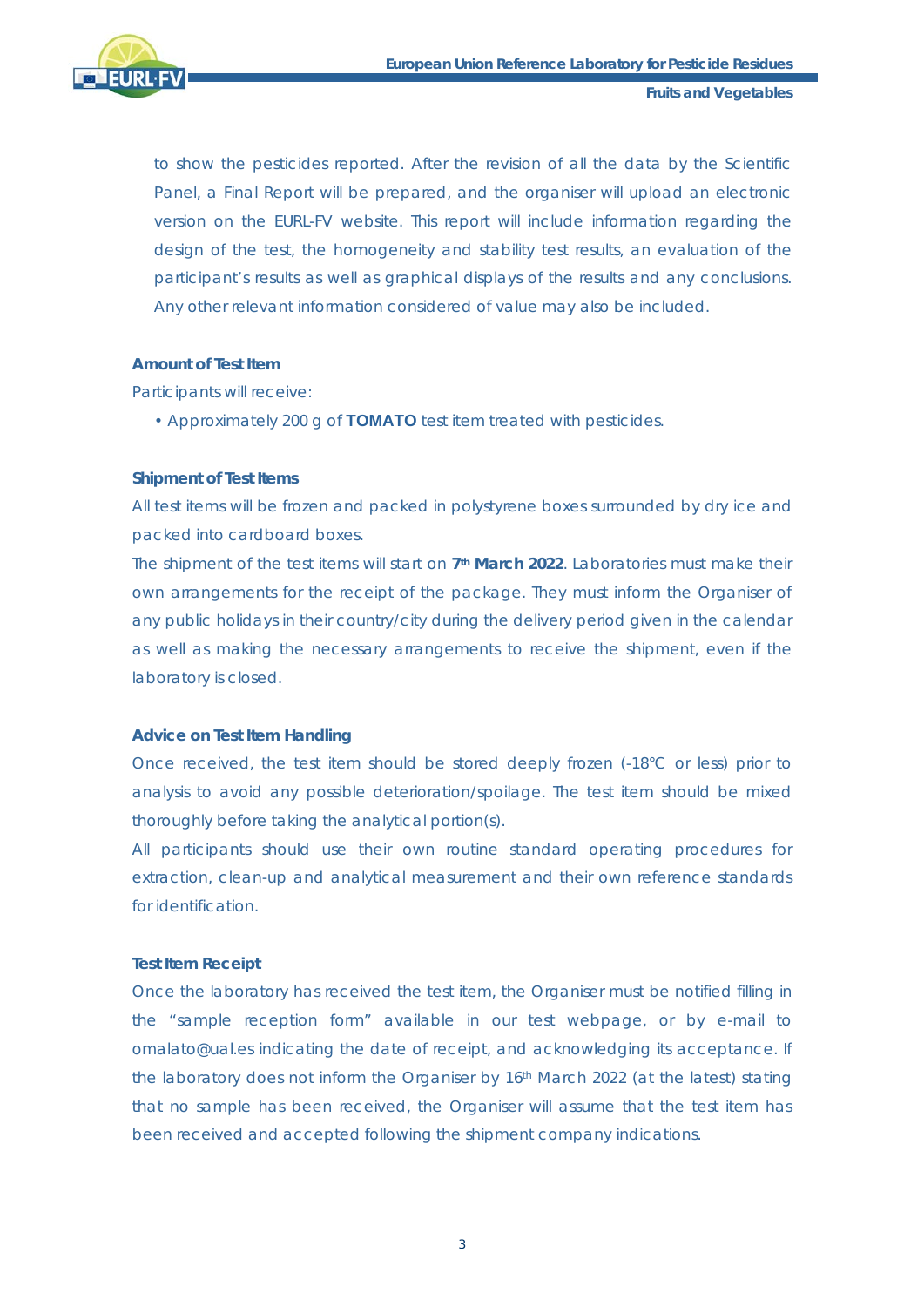

## **Form 1 – Results**

**The evaluation of this PT will be based on qualitative information, although an estimated concentration will be requested for those pesticides that are detected, only for informative purposes.** 

It has been decided by the Quality Control Group, and based on the received questionnaires, that a target pesticide list will not be provided.

Laboratories must fill in their results in "Results Form" (an excel file).

On this form, the laboratory should report the name of each of the pesticides detected. Each pesticide may be reported more than once if it has been detected by more than one method or identification criteria, as long as details of each method used are also provided.

Information on the parameters and/or criteria used for detecting and reporting the pesticides found will be requested, such as deviation from expected retention time, and MS identification details.

The idea is to ascertain if the methods are used in routine or just specifically for this test and if the identification is undertaken manually or automatically. Moreover, the range over which the method operates will be required (the concentration range, - the minimum and maximum level of the screening method that is used to detect pesticides)

Information **must be sent up to 72 hours after sample arrival** in the laboratory. After the deadline, results submission and/or changes to the results form will no longer be possible.

| <b>Activity</b>                                        | Date                                |
|--------------------------------------------------------|-------------------------------------|
| Receiving Application Form from invited laboratories   | 1st Jan 2022 - 11th Feb 2022        |
| Specific Protocol published on the Web site            | 21st Feb 2022 at the latest         |
| Sample distribution                                    | 7 <sup>th</sup> March 2022          |
| Deadline for receiving results: Fill in "Results form" | 72 hours after receiving the sample |
| <b>Preliminary Report</b>                              | April 2022                          |
| Final Report distributed to the Laboratories           | August 2022                         |

#### **Cost for shipment of the test item**

Only those laboratories not participating in **EUPT-FV24** will have to pay the fee for sample shipment: 250 euros for EU/EFTA laboratories and 350 euros for other participants For the payment procedures, each laboratory can specify their details and requests for invoices when applying for the test.

#### **Please, do not pay for this EUPT until we send you the invoice.**